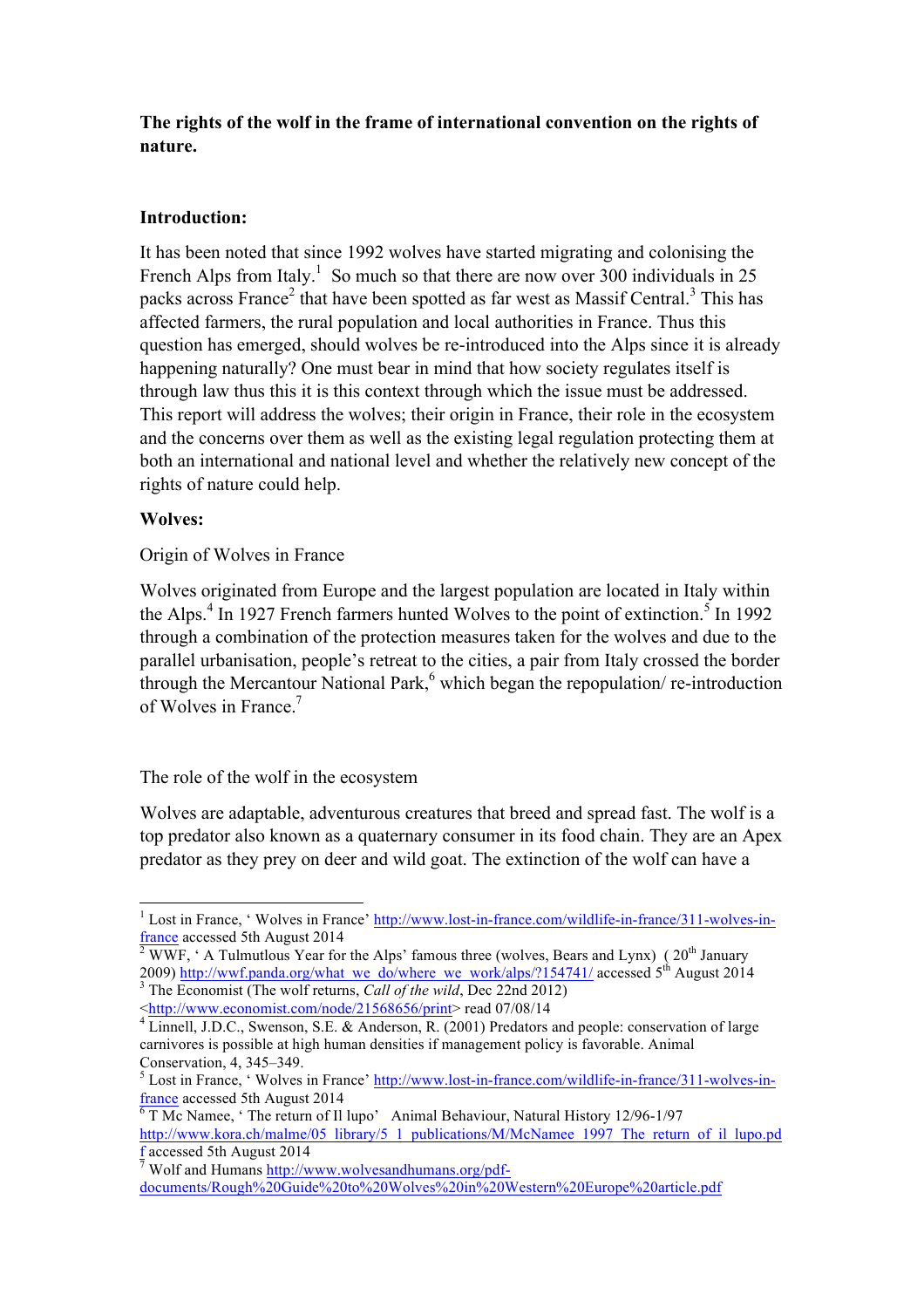dramatic effect on the population of deer, wild goats and elks. The extinction of wolves caused them to increase considerably, which resulted in the destruction of food and habitat for many species. For example in Scotland there are forests where almost every tree is over 200 years old, due to the saplings being eaten by the deer and goats.<sup>8</sup> This has led to humans hunting the deer which is not as resource efficient as it incurs, time, expense and materials as well as going against the ecosystem.

### Benefits of the Wolves

In Yellow Stone National Park (hereafter 'Yellow Stone'), located in the Grand Canon wolves were reintroduced after a 70 year absence in 1995. At first there were 31 wolves in Yellow Stone, but this dramatically increased to 300 in the first ten years.<sup>9</sup> The scientific analysis conducted throughout this reintroduction has demonstrated that the wolves notably improved the biodiversity of the region.<sup>10</sup>

After their re-introduction to the region, the wolves began to prey on species such as elk and deer that eat a considerable amount of the vegetation within the national park. As the population of elk and deer began to decline, the number of willow, aspen and cottonwood began to increase, which resulted in an increase in the population of birds and beavers.<sup>11</sup> Beavers are ecosystem engineers so by building dames from the vegetation they create niches for other species such as providing habitats for otters, muscats, ducks, fish, reptiles and amphibians. $^{12}$ 

The wolves also prey on coyotes, resulting in an increase in the population of rabbits and mice, causing hawks to migrate to Yellow Stone because of an introduction of their prey.<sup>13</sup> Furthermore, the ravens, bears and the bold eagles feed on the carcasses that the wolves leave behind, providing resources for other species and consequently increasing there likelihood to reproduce and survive.<sup>14</sup> Moreover the bear's became more populous because there were more trees bears could forage from because the land was able to replenish, resulting in succession resultant from the reduction of deer and elk.<sup>15</sup>

The study demonstrates an example of the butterfly effect, and shows how the wolves have impacted the landscape; suggesting that they have ultimately been the key contributing factor leading to the change in the rivers and the landscape.<sup>16</sup> This resulted in the rivers meandering less causing less erosion, channels narrowing, resulting in the formation of more pools. But the main reason for this was ultimately the regeneration of the forests, forming sturdier banks, so that they collapse less often, decreasing the effects of soil erosion.<sup>17</sup> Thus stabilising water

- 
- 

- 
- 

Anneke Emery, Interview Colin Robertson  $5<sup>th</sup>$  August 2014

<sup>&</sup>lt;sup>9</sup> Sustainable Man, 'How wolves change rivers' ( $13<sup>th</sup>$  February 2014) https://www.youtube.com/watch?v=ysa5OBhXz-Q Accessed 6<sup>th</sup> August 2014<br>
<sup>10</sup> *Ibid*<br>
<sup>11</sup> *Ibid*<br>
<sup>12</sup> *Ibid*<br>
<sup>13</sup> *Ibid*<br>
<sup>14</sup> *Ibid*<br>
<sup>16</sup> *Ibid*<br>
<sup>16</sup> *Ibid*<br>
<sup>17</sup> *Ibid*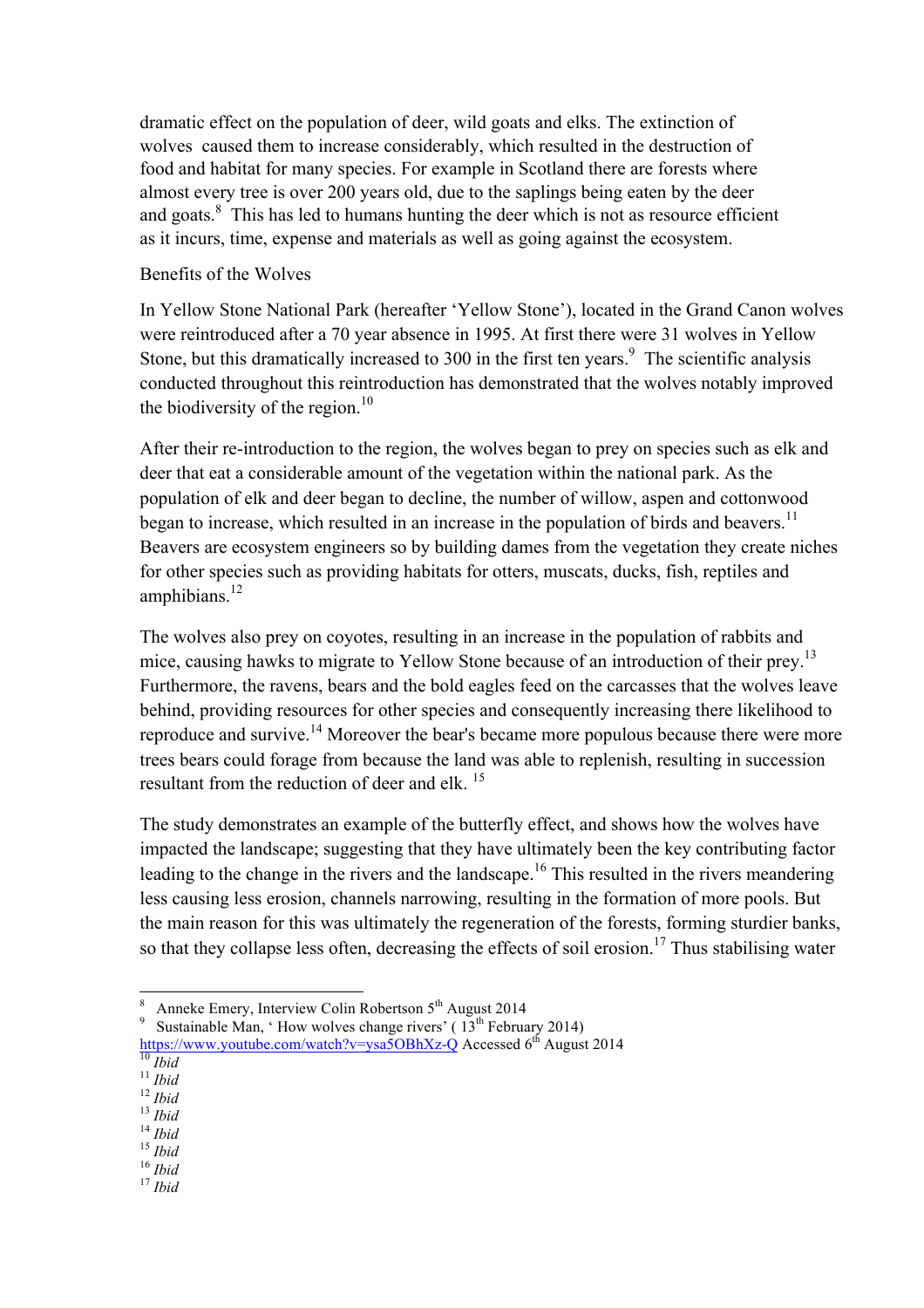flow.

On the other hand, a research group at Colorado State University further investigated the impacts that wolves have on the Yellow Stone national park. Their study questions whether wolves were the main contributing factor to the increase of biodiversity, the changes in the rivers and the reduction in the population of elks and deer. Within the Yellow Stone national park, an undisturbed habitat for cutthroat trout remains, which once supported the largest inland population of cutthroat trout in the world. The cutthroat trout are a very important food source which provide a number of essential protein and lipids, and also a high source of energy for the grizzly bears. In 1994 it was reported that there was catching by humans of lake trout, which suggests this is when they were first introduced into the park, a year before the wolves were reintroduced into the park. The increase of lake trout has caused a reduction in the population of cutthroat trout, resultant from the competition between the same prey. This has had a chain reaction effect on the grizzly bears also preying on the deer and elk as well as the wolves and the hunters. Therefore the reduction of deer, resulting in the transformation of the national park is not entirely down to the reintroduction of wolves, and could be the result of the bears instinctiveness to adapt and change their food source in order to survive. This is an example of how complex nature can be and how easy it is for one to assume that one species is the result of such a big change in a landscape, and how one change, such as the introduction of lake trout and the return of the wolf can have such a drastic effect on our surrounding environment. It is essential when considering the economic, social and environmental problems that the wolf can have on a population, such as the farmers in the alps, that we maintain a balance and chose solutions which take into account the rights of nature. Furthermore that our solutions do not trigger a potential threat to our natural environment that humans so highly depend on.<sup>18</sup>

Concerns about wolves:

In 2012, 5,000 sheep were killed compared with 1,500 in 2007.<sup>19</sup> This suggests that the population of the of the wolves are increasing and the conflict between wolves and humans in France is also becoming more prominent on both a social and economic level. There is a scheme put into place that provides compensation for farmers that have lost their livestock.<sup>20</sup> However we question whether the compensation truly covers their losses and the inconvenience that the farmers have had to deal with. There have been a number of cases where in the national park in France where the wolves were first sighted, such as arson and death threats in the local community. $21$ 

<sup>&</sup>lt;sup>18</sup> National Park Service, ' Grizzly bears and cutthroat trout' (June 1995) (http://www.nps.gov/yell/naturescience/beartrout.htm accessed  $6<sup>th</sup>$  August 2014

<sup>19</sup> The Economist (The wolf returns, *Call of the wild*, Dec 22nd 2012)  $\frac{\text{th}}{20}$  *Ibid*<br><sup>20</sup> *Ibid*<br><sup>21</sup> *Ibid*<br><sup>21</sup> *Ibid*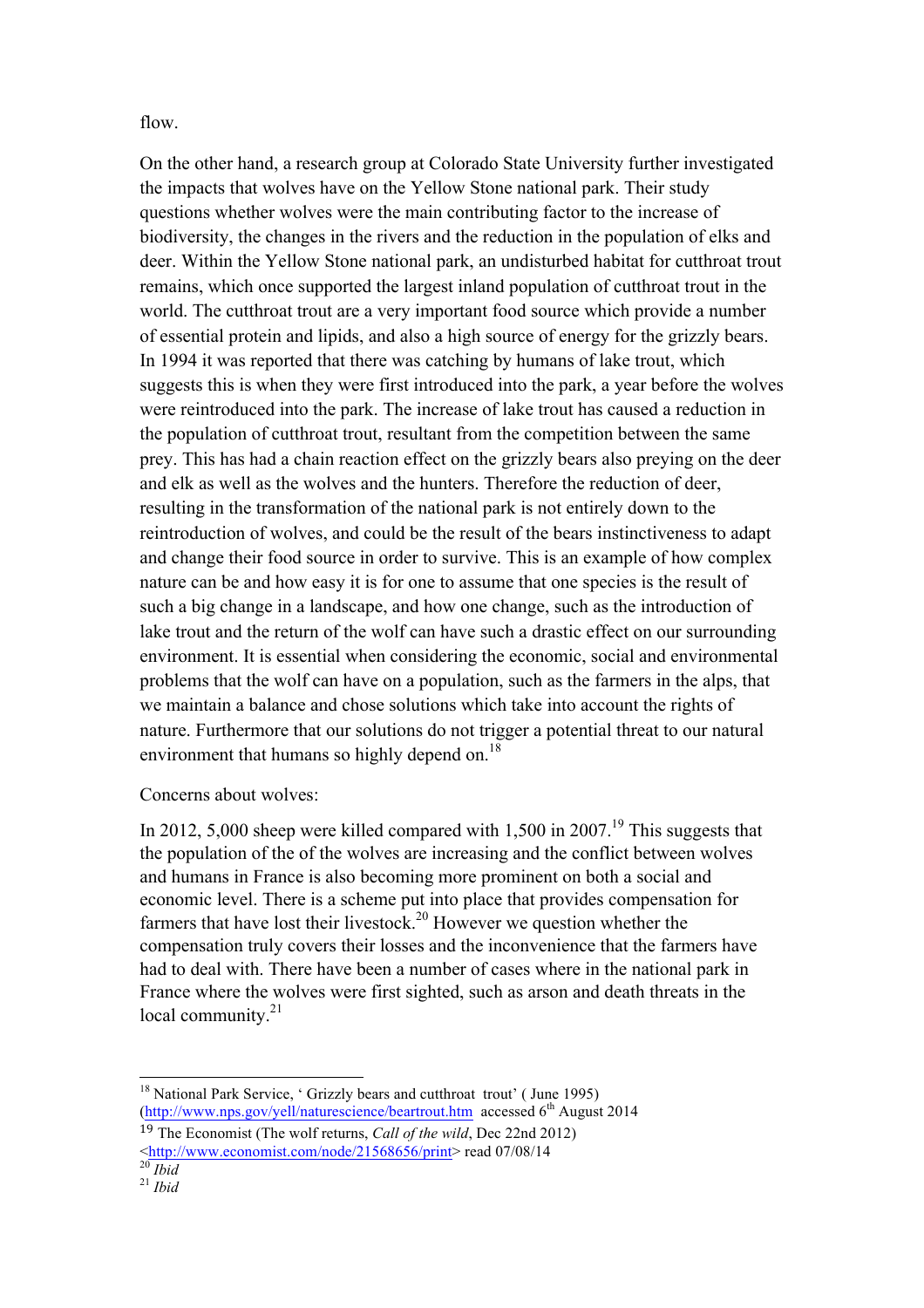Even though wolves can be seen as an advantage by reducing the deer population, we already have schemes put into place that are an important part of rural life that also reduce the deer population. In order to protect the pine trees around a 100,000 deer/moose are shot every year; this is not only for protection, but the hunting is also used as a sport. Wolves prey on around 5,000 – 10,000 mouse/dear and year and have an impact on the not only the deer shooting but also the dogs that are used to hunt.  $^{22}$ This questions whether the wolves returning to the Alps will truly benefit the ecosystem, because their contribution to the ecosystem is already solved by hunters.

Many methods have been put into place to protect farmers livestock, such as electrical fencing and training guard dogs, however over time the wolves have adapted to the schemes and vary their attacks dependent on whether the most protection is put into place in the night or in the day.23 Over time shepherds have begun to guard their sheep by night and lock them away, so the wolf attacks increased by 70% in the day when the sheep were amongst trees grazing or drinking at the rivers.<sup>24</sup> Wolves are very intelligent species and its is questionable whether it is worth the money and time to try and mitigate the effects the wolf have on farmer, when such a powerful creature at the top of its food chain will be able to find a way overcome the methods of protection. Poison is now documented as the most efficient way of killing wolves.<sup>25</sup> However we must consider the effects this can have on other species in the environment and the rights of nature, and whether this is taking away the rights of the wolf to live, and going against the protection of animals, promoting cruelty to animals.

Environmental groups claim that the numbers of wolf attacks are only a fraction of the total sheep mortality.26 The majority of deaths are down to wild dogs, avalanches and storms. This poses the question whether it is a misconception and ignorance of the farmers and local people towards the negativity of the species of wolf and whether they putting the blame of more mortality of the sheep on the wolves to claim more compensation. Or whether environmental groups are refusing to accept the consequences that the wolves are having on the farmer's livelihoods, and are biased towards the protection of the wolf.

### **Existing Laws:**

International Law

On the ratification of the Berne Convention 1979 on the Conservation of European Wildlife and Natural Habitats in 1990, France committed to implement national policies with regards to the conservation of flora, fauna and natural

 <sup>22</sup> The Economist (The wolf returns, *Call of the wild*, Dec 22nd 2012)  $\frac{\text{Khtp}}{23}$  Wolves in the French Alps (Lessons in acceptance, Troy Bennett) read 07/08/14

<sup>24</sup> *Ibid*

<sup>25</sup> *Ibid*

<sup>&</sup>lt;sup>26</sup> The Independent (French farmers lose the battle to keep wolves fro, their door, 06/08/10) <http://www.independent.co.uk/environment/nature/french-farmers-lose-the-battle-to-keepwolves-from-their-door-2044821.html> accessed 07/08/14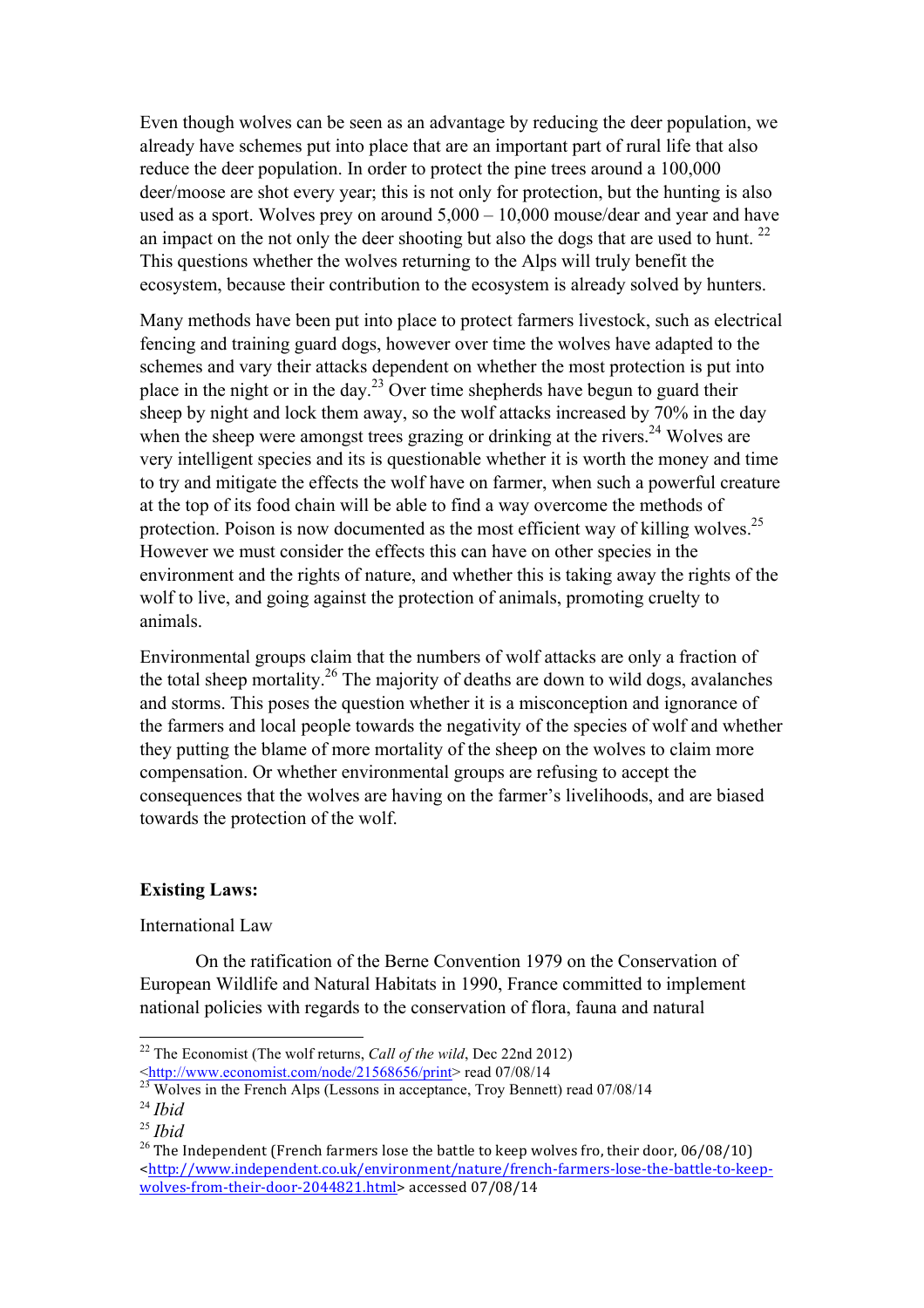habitats.<sup>27</sup> France is obliged to protect migratory species and to exchange information, experience and expertise with other signatories to the convention.28 Arising from this convention is the protection of wolves within internal laws when they arrived over the Alps into French territory.

Wolves are protected under the Convention on International Trade in Endangered Species -1973(CITES) where they appear in appendix  $II^{29}$ . The killing, transport and trade of any individual wolf, dead or alive is strongly regulated.<sup>30</sup> Subsequently France has an international obligation to recognise and regulate the wolf.

## European Union Law

The Habitats Directive 1992 lists the wolves as a "priority species of Community Interest" that must be protected. $31$  However, if there is no satisfactory alternative and it does not affect the maintenance of the populations of the species concerned at a favourable conservation status in their natural range, France is allowed to derogate in order to prevent serious damage to crops livestock, forest and fisheries.<sup>32</sup> This allows France in certain circumstances to reduce the numbers of wolves in places where damage occurs. Furthermore, in 2007 the interpretative guide allows the killing of wolves on a precautionary basis without waiting for damage to occur in cases where they are likely to happen.<sup>33</sup>

## French Law

French Law takes up commitments and performance obligation from the EU directives and International Conventions. Although there are no specific mentions of the wolf, Articles L411-1<sup>34</sup> and 411-2<sup>35</sup> of the Environmental Code set out measures for protection for animal species (including wolves) as well as dispensatory dispositions. Articles R411-1 -14<sup>36</sup> of the Environmental Code specify 2 legislative acts. Firstly it enacts the ministerial order of April 23<sup>rd</sup> 2007 setting up the list of

<sup>&</sup>lt;sup>27</sup> Council of Europe, Convention on the Conservation of European Wildlife and Natural Habitats 1284 U.N.T.S. 209; Eur. T.S. No. 104 (1982); 1982 Gr. Brit. T.S. No. 56 (Cmd. 8738)

<sup>&</sup>lt;sup>28</sup> Wolf in France, "An international protection" (Loupdevelopment.fr)<br>http://www.loup.developpement-durable.gouv.fr/spip.php?rubrique123 accessed: 08/08/14

**Convention on International Trade in Endangered Species of Wild Fauna and Flora, Mar. 3, 1973,27** U.S.T. 1087, T.I.A.S. No. 8249, 993 U.N.T.S. 243 Appendix II 30 Ihid

<sup>&</sup>lt;sup>31</sup> Council Directive on the conservation of natural habitats and of wild fauna and flora 92/43/EEC <sup>32</sup> *Ibid.* Article 16 <sup>33</sup> European Commission, "Interpretation Manual on EU Habitats"

http://ec.europa.eu/environment/nature/legislation/habitatsdirective/docs/2007\_07\_im.pdf accessed 08/08/14

<sup>&</sup>lt;sup>34</sup>LegiFrance, Service Public de la Diffussion du Droit (Legifrance) Environmental Code 411-1 http://www.legifrance.gouv.fr/affichCodeArticle.do?idArticle=LEGIARTI000006833715&cidTexte=L EGITEXT000006074220

<sup>35</sup> *Ibid. 411-2* 

<sup>36</sup>http://www.legifrance.gouv.fr/affichCodeArticle.do?idArticle=LEGIARTI000006837726&cidTexte= LEGITEXT000006074220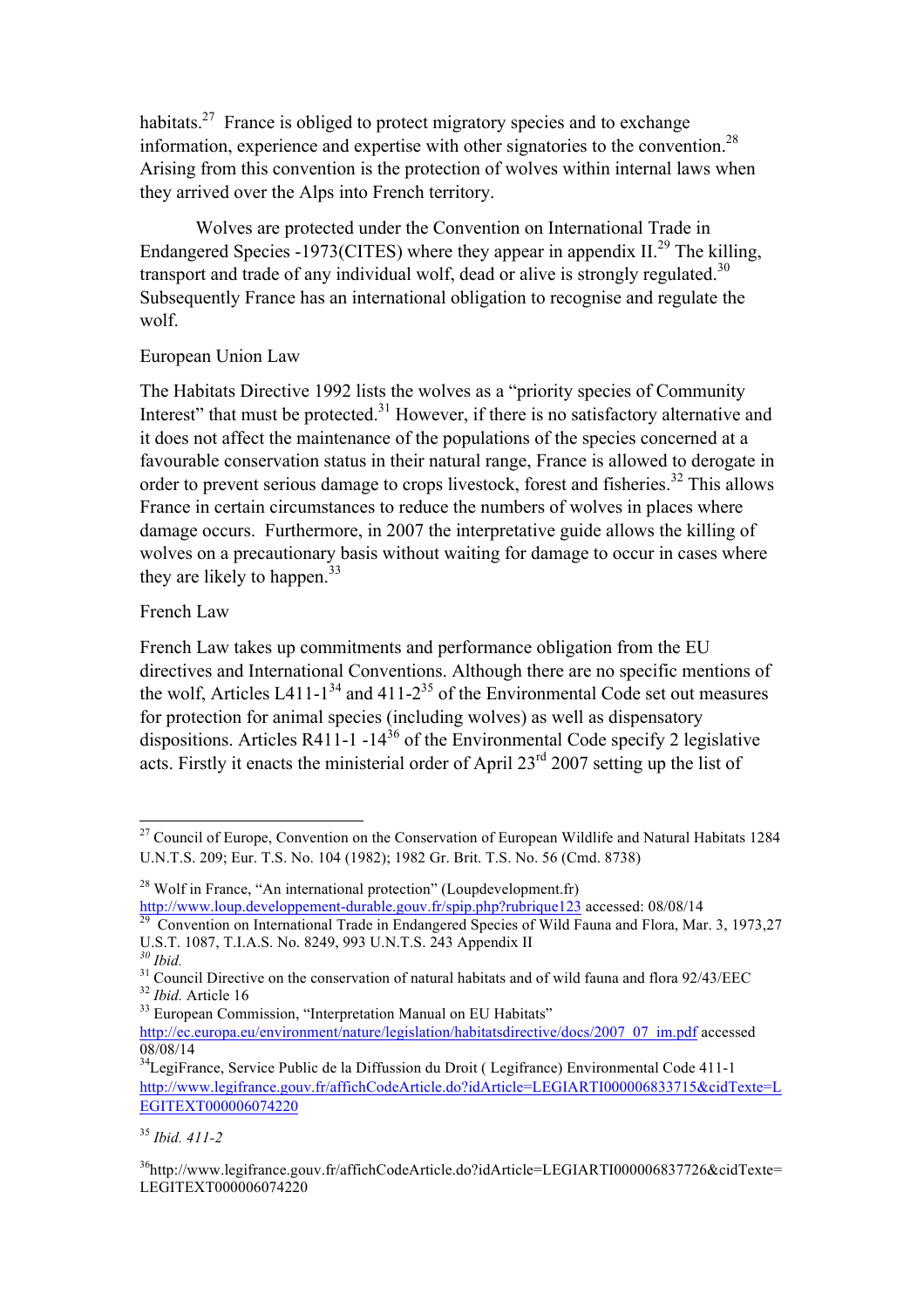protected mammal species on the national territory.<sup>37</sup> The wolf has belonged to this list since 1996. Secondly it enacts another order setting the list of protected mammals on the whole territory and the terms of their protection.<sup>38</sup>

In 2009 for the purpose of the management of wolves and the protection of the herds, they were removed from the list of protected vertebrate species threatened with extinction in France.<sup>39</sup> It was removed for 2 reasons. Firstly its distribution increased by 25% since 2007.40 Secondly the population had increased to at least 180 individuals by the end of 2009.<sup>41</sup> This repeals the order of April 23<sup>rd</sup> 2007. The second order applying to the whole territory still strictly protects the wolves. This allows a larger local autonomy to defend domestic herds. Where there is no other solution to prevent damages.

This order allows a larger local autonomy to defend the domestic herds. It allows the commune to prevent important damages on livestock's, when there is no other solution. This must be done without endangering the conservation status of the species. The Law in France gives adequate protection for the interests of the wolves. It give protections that are only to be derogated in very narrow circumstances. Clear acknowledgment of the wolves is needed and studies must be conducted to show the benefit of the wolves to the ecosystem in a European/French context. This is essential in order to make future derogations to Berne and Habitats directive.

## **Rights of Nature**

Introduction to the rights of nature:

Over time there has been a shift in human development from a hunter gather approach to an industrial one where we rely more on machines than nature. As a result we depend heavily on the environment, and consequently the current demand for resources is higher than what the environment can afford to supply, in order for a country to develop. For example Howarth notes that it has been estimated that each person in the UK consumes 4,643 litres of water each day 3,000 litres of which have been imported from other countries through food.<sup>42</sup> This is an example of how unsustainable our current way of life is and how we would not function without globalisation. Furthermore the UN have noted that,

*There are 7 billion people to feed on the planet today and another 2 billion* 

 $37$  Wolf in France, "An international protection" (Loupdevelopment.fr) http://www.loup.developpement-durable.gouv.fr/spip.php?rubrique123 accessed: 08/08/14 <sup>38</sup> Wolf in France. "An international protection" (Loupdevelopment.fr)

http://www.loup.developpement-durable.gouv.fr/spip.php?rubrique123 accessed: 08/08/14<br><sup>39</sup> European Commission, "Status, management and distribution of large carnivores bear, lynx, wolf & wolverine" (Commission, 2012)

http://ec.europa.eu/environment/nature/conservation/species/carnivores/pdf/task\_1\_part2\_species\_coun<br>try\_reports.pdf accessed 08/08/2014<br><sup>40</sup> Ibid.

try *Ibia.*<br><sup>41</sup> *Ibid.* 42<br><sup>42</sup> The Scotsman. 'World Water Crisis Warning to UK' (18 April 2010).

<sup>&</sup>lt;http://www.scotsman.com/news/uk/world-water-crisis-warning-to-uk-1-800302> accessed 14th April 2013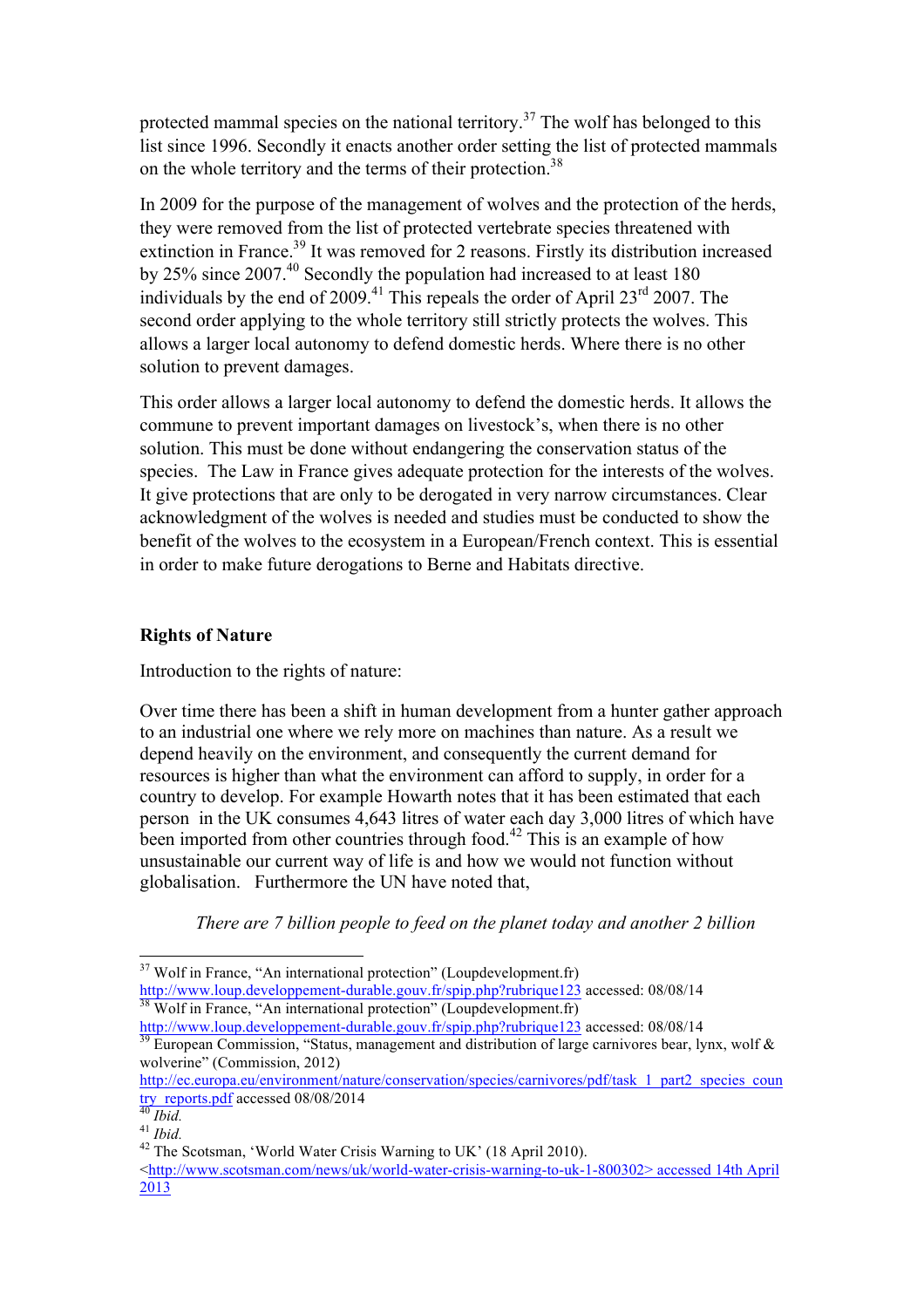*are expected to be borne by 2050. On average we drink 2 to 4 litres of water every day, however most of the water that - we "drink" is embedded in the food. Producing 1 kilogram of beef consumes 15,000 litres of water while production of 1 kilogram of wheat "requires as much as" 1,500 litres.<sup>43</sup>*

This can be attributed to the underlying concept behind capitalism, 'a logic of everincreasing consumption in a world characterized by material resource limitations' <sup>44</sup> which has emerged from this industrialised way of life.

### Rights and their current justification

In law a 'right' is an interest that is legally protected in the sense that it can be enforced in a court of law. In fact a 'right' is routinely used by lawyers and judges to refer to at least four different legal concepts: rights, which give rise to a duty on the part of someone else, privileges, powers, and immunities.<sup>45</sup> The rights that currently exist are justified on the basis that 'God, who hath given the world to men in common, hath also given them reason to make use of it to the best advantage of life and convenience. The earth and all that is therein is given to men for the support and comfort of their being.<sup>46,</sup>

This is the justification that allows human dominion over nature and is what allows consumerism to continuously exploit the environment without caring about the damage that it causes in order to enrich but a few. In other words the surrounding environment and the nature within planet earth has become merely seen as an object which can be managed, taking away its true value and the way in which it deserves to be treated.

In contrast Thomas Berry believes that the justification for the rights of nature other than for humans lies in the fact that other species exist.<sup>47</sup> Thus he has proposed that the rights of nature should be the following since "every component of the Earth Community has three rights: the right to be, the right to habitat, and the right to fulfil its role in the ever-renewing processes of the Earth Community.<sup>48</sup>

The rights of nature is a legal scheme in which a balance is maintained in order for both humans and nature to have the rights to live, exist, and fulfil fundamental roles in the ecosystem. The value of nature is often underestimated because often people do not understand the true value in which nature holds other than for human uses.

<u> 1989 - Johann Stein, marwolaethau a bh</u>

<sup>&</sup>lt;sup>43</sup> UN World Water Day, *This year on world water day*,  $22^{nd}$  March 2012, available at:www.un**water**.org/world**waterday**/ accessed 25th March 2012.

<sup>&</sup>lt;sup>44</sup> S Baker 'Sustainable development as symbolic commitment: declaratory politics and the seductive appeal of ecological modernisation in the European Union' (2007) 16/2 Environmental Politics 297 (313)

<sup>&</sup>lt;sup>45</sup> C Cullinan *Wild Law, A manifesto for earth Justice*, (*UK, Green books,*  $2^{nd}$  ed., 2011) 96<br><sup>46</sup> J. Locke *Two Treatises of Government*, Chapter V para 25<br><sup>47</sup> C Cullinan *Wild Law, A manifesto for earth Justice*,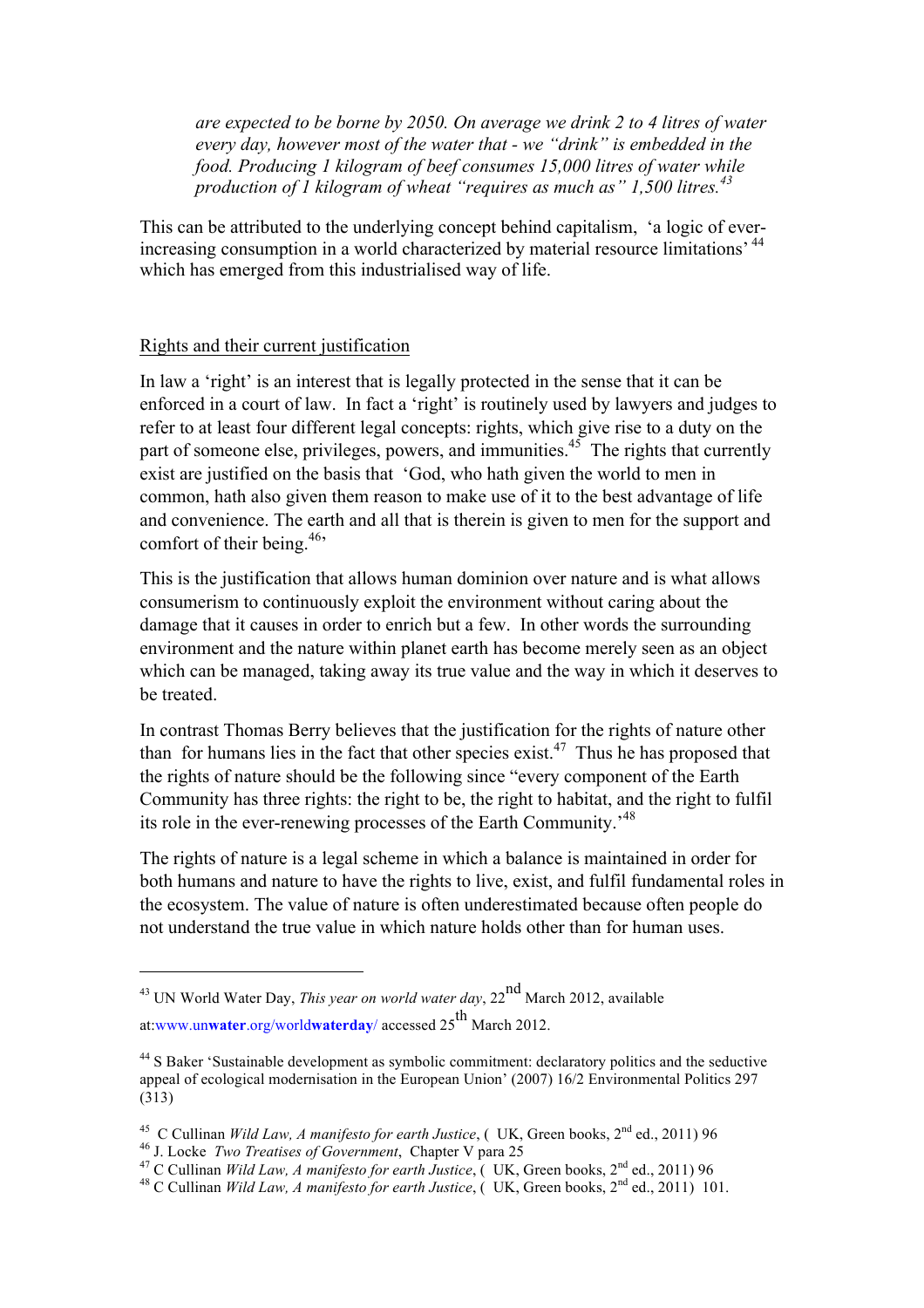Interestingly Eucador adopted the Eucador Constitution on September 2008. Nature or Pachamama - an Indian word, has been legally recognized as rights by the Ecuadorian people in it's new constitution. Ecuador is the first country to incorporate the rights of nature in it's constitution. Instead of treating nature as property under the law, the laws of nature to recognize that all forms of life has the right to exist, persist, maintain and regenerate its vital cycles. And we have the legal authority to enforce these rights on behalf of ecosystems.<sup>49</sup>

### What does the rights nature add to the protection of wolves?

In an interview that we conducted with Colin Robertson he also confirmed this view that ' we have a way of life, a culture which gives rights only to people but no rights to animals.'50 What the rights of nature would propose is that we regulate our behaviour towards nature as a tree nor a wolf can come to court. This is not a new idea as Colin gave the example of an unborn child who cannot communicate in anyway but they still have rights even though they cant speak which is the same as a baby. The law provides that they will be protected by allowing someone to represent their rights in court. Therefore we can recognise that the plant is in a similar position and thus appoint someone to act on their behalf to act and speak for them. This is how the rights of nature could help wolves. By recognising and respecting how we behave towards nature will shape our treatment of it. This will then cause many conservation efforts to help animals such as wolves which will then ultimately benefit humans as our ecosystem will be healthier and function more efficiently. Thus rights of nature paves the way for the rights of wolves as it pivots around living in balance with one another.

Mumta Ito believes that how the rights of nature can help with the re-introduction of wolves into Alps is through proposing a new way to solve these issues. For instance in the current system a species has to be near to extinction to be protected. Therefore most species have no protection as they are not near to being extinct. Furthermore there is no accurate method to calculate or operate the loss of habitat either. This results in year after year having crisis upon crisis concerning the individual extinction of animals . This causes a chaotic piecemeal inefficient approach. Instead the rights of nature could offer a new perspective to justify safeguarding nature for ultimately the benefit of the human race thus altering the way we treat it.

Mumta proposes that the method through which conflict can be resolved is through restorative justice where each party has a place to speak and can co-create solutions together instead of a top down approach it is an all the same level approach. This

 <sup>49</sup> Rights of Mother Earth, 'Eucador Rights of Mother nature'

http://www.rightsofmotherearth.com/ecuador-rights-nature/#sthash.xIJrtVGs.dpuf accessed 6<sup>th</sup> August 2014

 $50^{50}$  Anneke Emmery, Interview Colin Robertson, 5th August 2014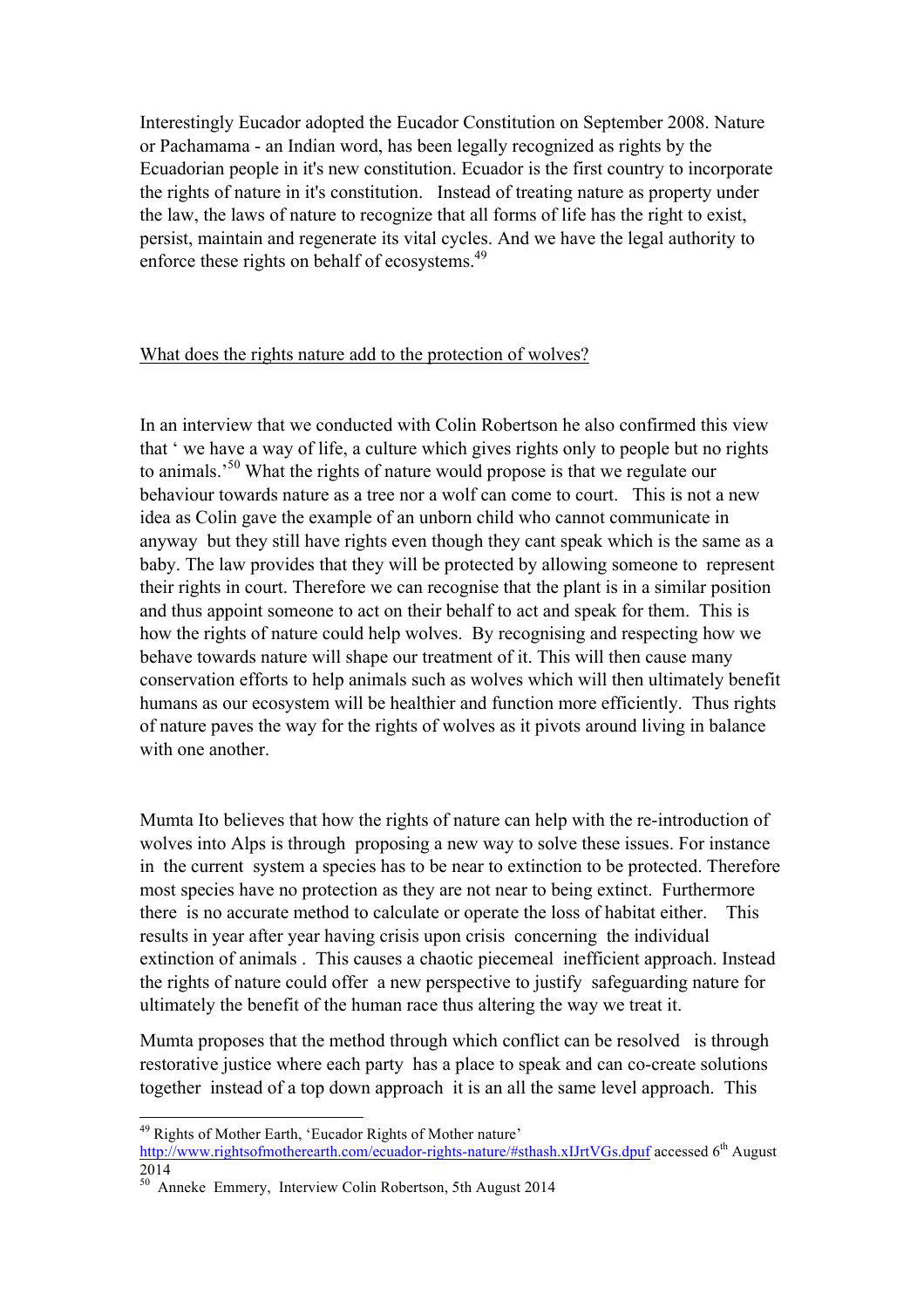will involve social and economic issues too. This will be a place where you can introduce notions such as if you destroyed it you must restore it. She proposes that in reality this will result in farmers for example handing over some of their power and sovereignty over their land for the benefit of the wolves. This will require a paradigm shift in how they approach the situation. In other words they will have to have a new awareness about the importance of wolves role in the ecosystem and how they can ultimately benefit them even if it is not an immediate material benefit.

Traditionally in Europe there is a deep-rooted negative image of the wolf, based on the loss of livestock, and therefore livelihood and attacks on humans. What compounds this further is the loss of suitable habitat to development and agriculture, and reduction in numbers of prey species due to industrialisation. Thus this is quite naturally a very contentious area. In order to resolve this conflict between humans and wolves, stakeholders must be consulted as this has proven to be transformative in other more contentious areas.<sup>51</sup> Farmers must be given the chance to raise their concerns and be heard, as well as to propose their own solutions. Potentially the Public Conversation model created in America to talk about abortion could be used here as it is designed to create space between people in order to have a constructive dialogue.<sup>52</sup> Furthermore examples such as Catskils in New York should be looked at. Where agricultural activity in New York State was found to be polluting the water system, with estimated costs of \$80-90 billion to set up a water cleaning facility. Rather than investing in this infrastructure to treat the water, the Government tackled the source of the pollution by buying land in wetland areas, educating farmers and paying them to change their farming methods at a cost of \$1.5 billion.<sup>53</sup> It would be interesting to see comparisons between the current French system regarding wolves and the American one regarding water pollution. Unfortunately this report did not have the opportunity to investigate whether stakeholders are negatively affected by the wolves due to French local authority system failures and inefficiencies with regards to compensation for the loss of livestock which would further compound the effects of wolves. However whether the wolves are introduced or not this situation still needs to be addressed as stakeholders are suffering. Mumta also supports this as she notes that there must be protection in the law *prima facie* and secondly all stakeholders must be actively involved in co-relating solutions for the conflict that arises. Therefore the issues are solved at a community local level as they have the best placed knowledge. She further suggests that there should be environmental courts to facilitate this restorative justice as most environmental issues currently are heard in the planning courts which are only concerned with property and human ownership over nature.

However Valerie believes in the meantime, before the rights of nature is recognised in all legal systems, we must enforce the current regulation on the protection of wolves more they

 <sup>51</sup> Emily Stanton 'Fostering Dialogue Across Divides' Mediation Northern Ireland 2013

<sup>&</sup>lt;sup>52</sup> L Chasin, Maggie Herzig 'Fostering Dialogue Across Divides' A Nuts and Bolts Guidefrom the Public Conversations Project', (2006)

<sup>53</sup> Environmental Protection Agency, 'New York City Watershed' (2014) http://www.epa.gov/region2/water/nycshed/ accessed 20<sup>th</sup> February 2014